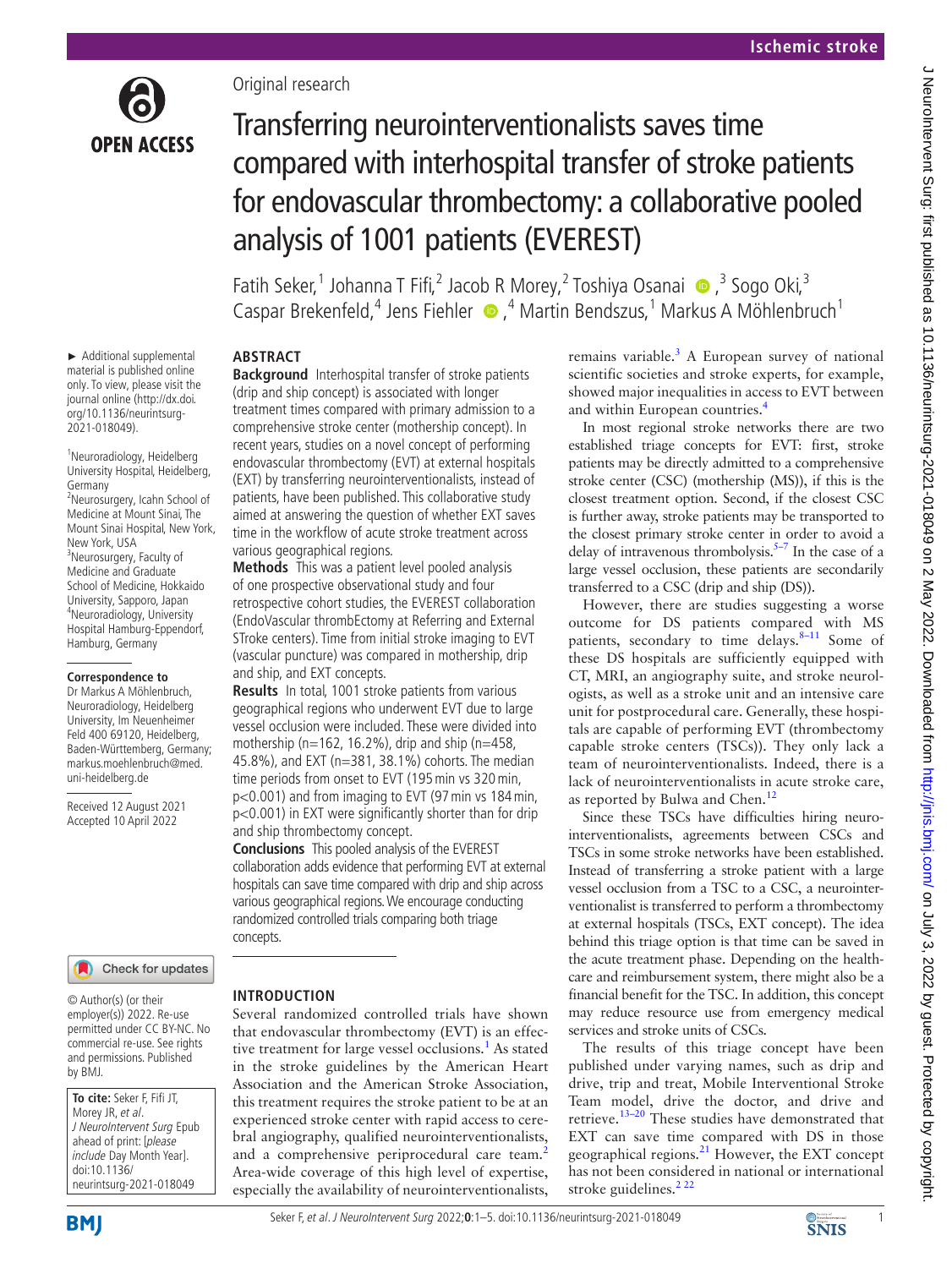# **Ischemic stroke**

#### <span id="page-1-0"></span>**Table 1** Studies included in this pooled analysis

| <b>Study, No of patients</b>                                                                                                                   | <b>Stroke networks</b>                   | Triage concepts | Years of recruiting | Year published |  |  |
|------------------------------------------------------------------------------------------------------------------------------------------------|------------------------------------------|-----------------|---------------------|----------------|--|--|
| Seker, n=126 <sup>15</sup>                                                                                                                     | Heidelberg, Germany                      | DS, EXT         | $2012 - 16$         | 2018           |  |  |
| Brekenfeld, $n=74^{13}$                                                                                                                        | Hamburg, Germany                         | DS, EXT         | 2016                | 2018           |  |  |
| Osanai, $n = 133 * 14$                                                                                                                         | Hokkaido, Japan                          | EXT             | $2015 - 19$         | 2019           |  |  |
| NEUROSQUAD, n=440 <sup>17</sup>                                                                                                                | Heidelberg, Germany and Hamburg, Germany | DS, EXT, MS     | 2018                | 2020           |  |  |
| Morey, $n=228^{19}$                                                                                                                            | New York City, USA                       | DS, EXT, MS     | $2016 - 18$         | 2020           |  |  |
| *67 patients were included from the initial study, 66 patients were treated after publication of this study until December 2019. <sup>14</sup> |                                          |                 |                     |                |  |  |

DS, drip and ship; EXT, thrombectomy at external hospital; MS, mothership.

The purpose of this study was to pool patient data from five studies and to compare time metrics from initial stroke imaging to the initiation of EVT in DS and EXT in a large scale analysis. We hypothesize that EXT can save time compared with DS across various geographical regions.

#### **METHODS**

# **Study design and setting**

The EVEREST (EndoVascular thrombEctomy at Referring and External STroke centers) collaborative group was established to compare the EXT concept with DS across various geographical regions. Four neurointerventional departments participated in this collaboration: Department of Neurosurgery, Icahn School of Medicine, Mount Sinai, New York City; Department of Neuroradiology, Heidelberg University; Department of Neurosurgery, Hokkaido University; and Department of Neuroradiology, University of Hamburg-Eppendorf. These departments provide EVT at their CSCs and at TSCs in metropolitan and/ or rural areas. Details on these stroke networks are provided in the [online supplemental file](https://dx.doi.org/10.1136/neurintsurg-2021-018049). These centers have published data on the EXT concept and compared this concept with DS and/or MS.[13 14 17 19 23](#page-4-2) Data from these published studies were pooled for an analysis [\(table](#page-1-0) 1). Hokkaido University provided additional patients outside of their study. Details on each study are provided in the [online supplemental material.](https://dx.doi.org/10.1136/neurintsurg-2021-018049)

All data were deidentified and unlinked to any identifiers. The pseudonymized data of each study were sent to one author (FS) for statistical analysis. The institutional review board of each participating center approved the study and waived the need for patient consent. This manuscript was written according to the Strengthening the Reporting of Observational Studies in Epidemiology guidelines.

## **Study cohort**

All patients in the pooled analysis underwent thrombectomy and were treated according to national guidelines and the inhouse standards of each participating site. Intravenous thrombolysis was given according to national guidelines that were valid during the time of treatment. The occlusion sites were defined according to catheter angiography.

Patients in the included studies were pooled and classified as follows: DS, if the patient was transported to a primary stroke center first and secondarily transferred to a CSC for thrombectomy; and EXT, if the patient was transported to a TSC without on-site neurointerventionalists and thrombectomy was performed by a neurointerventionalist who was transferred from a CSC to this hospital. For comparison reasons, MS patients, that is, direct transport to a CSC with on-site neurointerventionalists, were also included. The main focus of this study was the comparison of DS and EXT.

## **Outcome measures**

The primary outcome measure was the time from stroke imaging (acquisition of the first image) to the start of EVT (ie, vascular puncture). Secondary outcome measures were time from onset or last seen well to initial stroke imaging and time from onset or last seen well to the start of EVT (ie, vascular puncture).

## **Statistical analysis**

Statistical analysis was performed using R V.3.6.2 and RStudio V.1.2.5033. Quantitative variables are expressed as means (SD) or median (IQR). Categorical variables are expressed as numbers (percentages). MS, DS, and EXT were compared using a Kruskal–Wallis test. The Conover test with Benjamini–Hochberg correction was used for post hoc group comparison. A p value <0.05 was considered statistically significant.

## **RESULTS**

In total, 1001 patients were included in this study. At one stroke network, data from three TSCs (n=53) were excluded because these TSCs left the network. This stroke network also excluded data from 10MS and DS patients and has only provided data on EXT patients.

Of these 1001 patients, 162 (16.2%) were in the MS group, 458 (45.8%) were in the DS group, and 381 (38.1%) were in the EXT group.

Age, sex, stroke severity, and occlusion sites were similar among the groups. Intravenous thrombolysis was given less frequently in the MS group (MS 34% vs DS 58.3% and EXT 59.1%, p<0.001) ([table](#page-2-0) 2).

Median time from imaging to thrombectomy was the shortest in the MS cohort (56min). It was significantly shorter in the EXT cohort compared with the DS cohort  $(97 \text{ vs } 184 \text{ min}, p < 0.001)$ ([table](#page-2-1) 3, [figure](#page-2-2) 1).

Median time from onset to imaging was shorter in the EXT cohort (93 min) compared with the MS (110 min,  $p=0.002$ ) and DS cohorts (113 min, p<0.001). Median time from onset to thrombectomy was shorter in the EXT cohort (195min) compared with the DS cohort (320min, p<0.001) and similar to the MS cohort (180 $\text{min}$ , p=0.27).

## **DISCUSSION**

The triage of stroke patients with large vessel occlusion has been of increasing interest in recent years.<sup>12</sup> It is well established that the transfer of stroke patients from primary stroke centers to a CSC is time consuming, given the required coordination of interhospital transport and patient preparation for the transfer[.6 17 21 24–27](#page-4-4) The degree to which these activities prolong time to treatment are even more apparent for patients living in rural areas.<sup>[9](#page-4-5)</sup>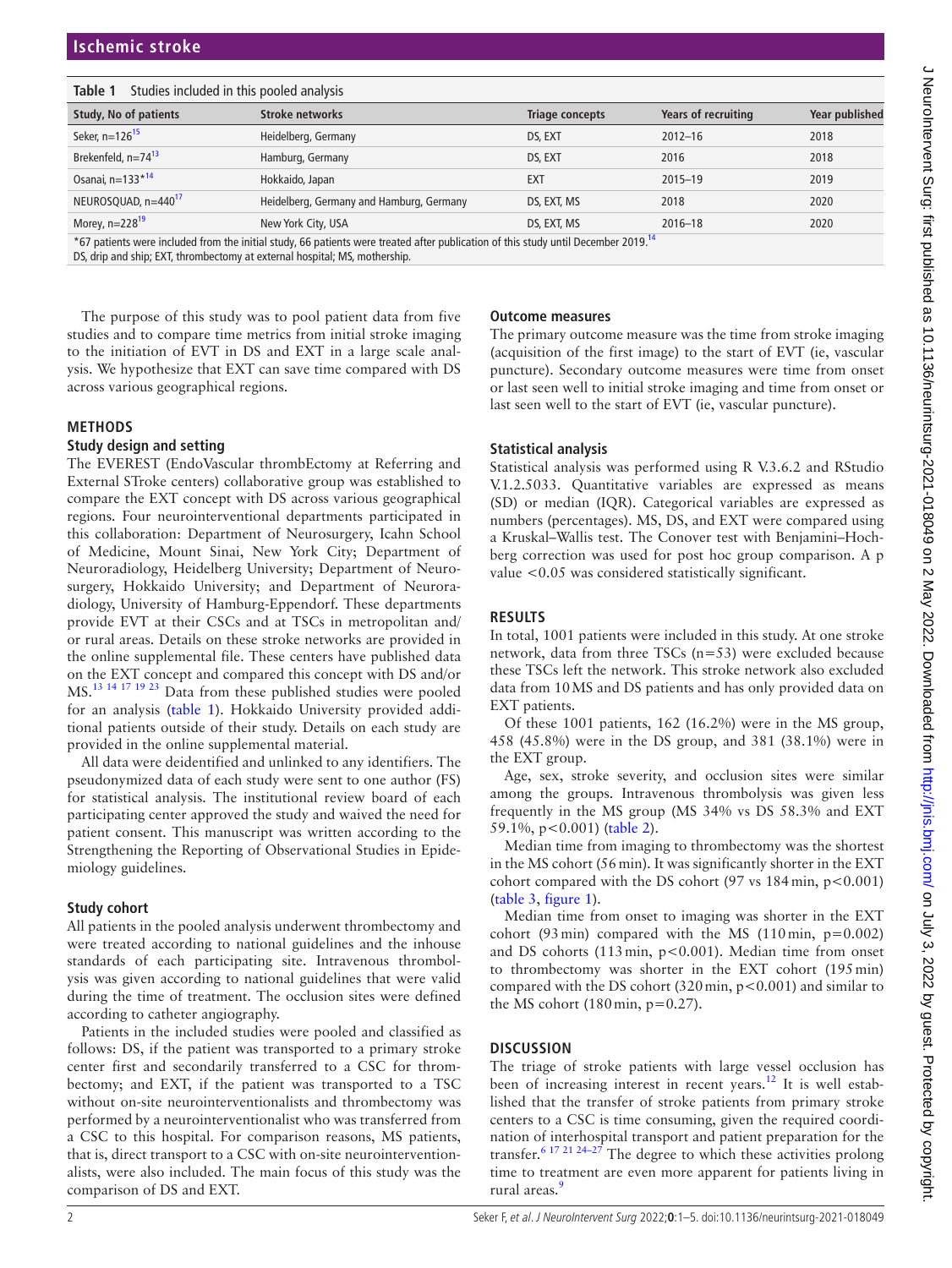<span id="page-2-0"></span>

| Table 2<br>Demographics          |             |             |               |         |
|----------------------------------|-------------|-------------|---------------|---------|
|                                  | $MS(n=162)$ | $DS(n=458)$ | $EXT$ (n=381) | P value |
| Age (years) (mean (SD))          | 72.1 (12.4) | 71.9 (13.8) | 74.1 (12.7)   | 0.074   |
| Women $(n \ (\%))$               | 82 (50.6)   | 229 (50.0)  | 201 (52.8)    | 0.721   |
| Baseline NIHSS (median (IQR))    | $15(9-21)$  | $16(12-20)$ | $16(12-20)$   | 0.361   |
| Occlusion site (n (%))           |             |             |               |         |
| ICA                              | 34 (21.0)   | 114 (24.9)  | 109(28.6)     | 0.483   |
| MCA                              | 113 (69.8)  | 301 (65.7)  | 242 (63.5)    |         |
| BA                               | 14(7.4)     | 33(7.2)     | 23(6.0)       |         |
| Other                            | 3(1.9)      | 10(2.1)     | 7(1.8)        |         |
| Intravenous thrombolysis (n (%)) | 55 (34.0)   | 267 (58.3)  | 225 (59.1)    | < 0.001 |

BA, basilar artery; DS, drip and ship; EXT, thrombectomy at external hospital; ICA, internal carotid artery; MCA, middle cerebral artery; MS, mothership; NIHSS, National Institutes of Health Stroke Scale.

The time delay present in the DS concept led to the idea of transferring neurointerventionalists from CSCs to perform EVT at external hospitals, which are thrombectomy capable (EXT concept). Eventually, compared with a patient, a neurointerventionalist can be transferred more easily to another hospital (eg, by driving or by taking a taxi). In a metro area such as New York City, even public transport can be faster than an ambulance.

Several retrospective single center studies, one prospective single center study, and one prospective bicenter study from the USA, Germany, and Japan have been published to date.<sup>13-15 17 19</sup> All of these studies reported that the EXT concept (under a variety of names) can save time in the acute phase in their respective geography. However, the logistics of these stroke networks are different. In the EVEREST collaboration, we have pooled our data to compare DS and EXT in a broader spectrum. To avoid confusion, we have chosen to use the abbreviation EXT (thrombectomy at external hospitals) for this triage concept in this study.

In this pooled analysis with 1001 patients, we showed that the EXT concept was time saving across various geographical regions. This concept has been implemented successfully in both metropolitan areas, New York City and Hamburg, that regularly deal with traffic congestion, and in rural areas around Hokkaido and Heidelberg. The results of this pooled analysis, therefore, confirm the previous publications of each individual stroke network, which were mostly single center analyses. This study adds evidence that the EXT concept may be a good alternative to the well established DS concept if certain requirements are met. $^{28}$  The EVEREST collaboration therefore encourages stroke networks to consider the EXT concept as a third triage pathway. $^{29}$ 

The advantage of the EXT concept is that processes can be parallelized: during the transfer of the neurointerventionalist, the patient can be prepared in the angiography suite. This might explain why the time from imaging to thrombectomy was significantly shorter in the EXT cohort compared with the DS cohort.



<span id="page-2-2"></span>**Figure 1** Box plot demonstrating time from stroke imaging to thrombectomy (vascular puncture) in the three cohorts: mothership (MS), drip and ship (DS), and thrombectomy at external hospital (EXT).

Some stroke networks use helicopters to transfer neurointerventionalists which may be even more time saving.<sup>30 31</sup> However, availability of helicopters is limited and not every neurointerventionalist might be willing to fly in a helicopter.

Despite the advantages of the EXT concept, there are several issues to consider. This triage concept is demanding in terms of human resources.<sup>32</sup> It requires at least two neurointerventionalists to be on call at the CSC, as there might be, for example, two simultaneous EVT cases. While one neurointerventionalist is treating a stroke patient at an external hospital, another neurointerventionalist needs to cover the CSC in the meantime. Therefore, not every CSC is capable of providing 24/7 EVT services for TSCs. In principal, it would be reasonable to employ one neurointerventionalist at a TSC to secure an EVT service. However, adding more neurointerventionalists at the CSC may be easier and more efficient than converting TSCs to CSCs because neurointerventionalists are generally more interested in working at a CSC due to the variety of neurointerventional cases and working in a larger and specialized team compared with a TSC. This may make TSCs less attractive for neurointerventionalists. Indeed, many TSCs have trouble finding neurointerventionalists willing to work under these difficult conditions, such as mostly working alone and not in a team, being solely responsible for EVT calls, having no back up in difficult cases, and no structured training. Therefore, converting TSCs to CSCs may not be a realistic option in many stroke networks.

<span id="page-2-1"></span>

| Table 3<br>Comparison of time metrics in the three triage concepts |                      |                   |                         |          |                      |                              |                       |  |  |
|--------------------------------------------------------------------|----------------------|-------------------|-------------------------|----------|----------------------|------------------------------|-----------------------|--|--|
|                                                                    | $MS (n=162, 16.2\%)$ | DS (n=458, 45.8%) | EXT ( $n=381, 38.1\%$ ) | P value* | P valuet<br>MS vs DS | P valuet<br><b>MS vs EXT</b> | P valuet<br>DS vs EXT |  |  |
| Onset to imaging (min)                                             | 110 (69-313)         | $113(65 - 265)$   | $93(57-171)$            | < 0.001  | 0.742                | 0.002                        | < 0.001               |  |  |
| Onset to EVT (min)                                                 | 180 (130-422)        | 320 (243-480)     | 195 (145-274)           | < 0.001  | < 0.001              | 0.27                         | < 0.001               |  |  |
| Imaging to EVT (min)                                               | $56(42-80)$          | 184 (145-225)     | $97(53 - 130)$          | < 0.001  | < 0.001              | < 0.001                      | < 0.001               |  |  |

Time metrics given as median (IQR).

\*Kruskal–Wallis test between MS, DS, and EXT.

†Post hoc Conover test with Benjamini–Hochberg correction.

DS, drip and ship; EVT, endovascular thrombectomy; EXT, thrombectomy at external hospital; MS, mothership.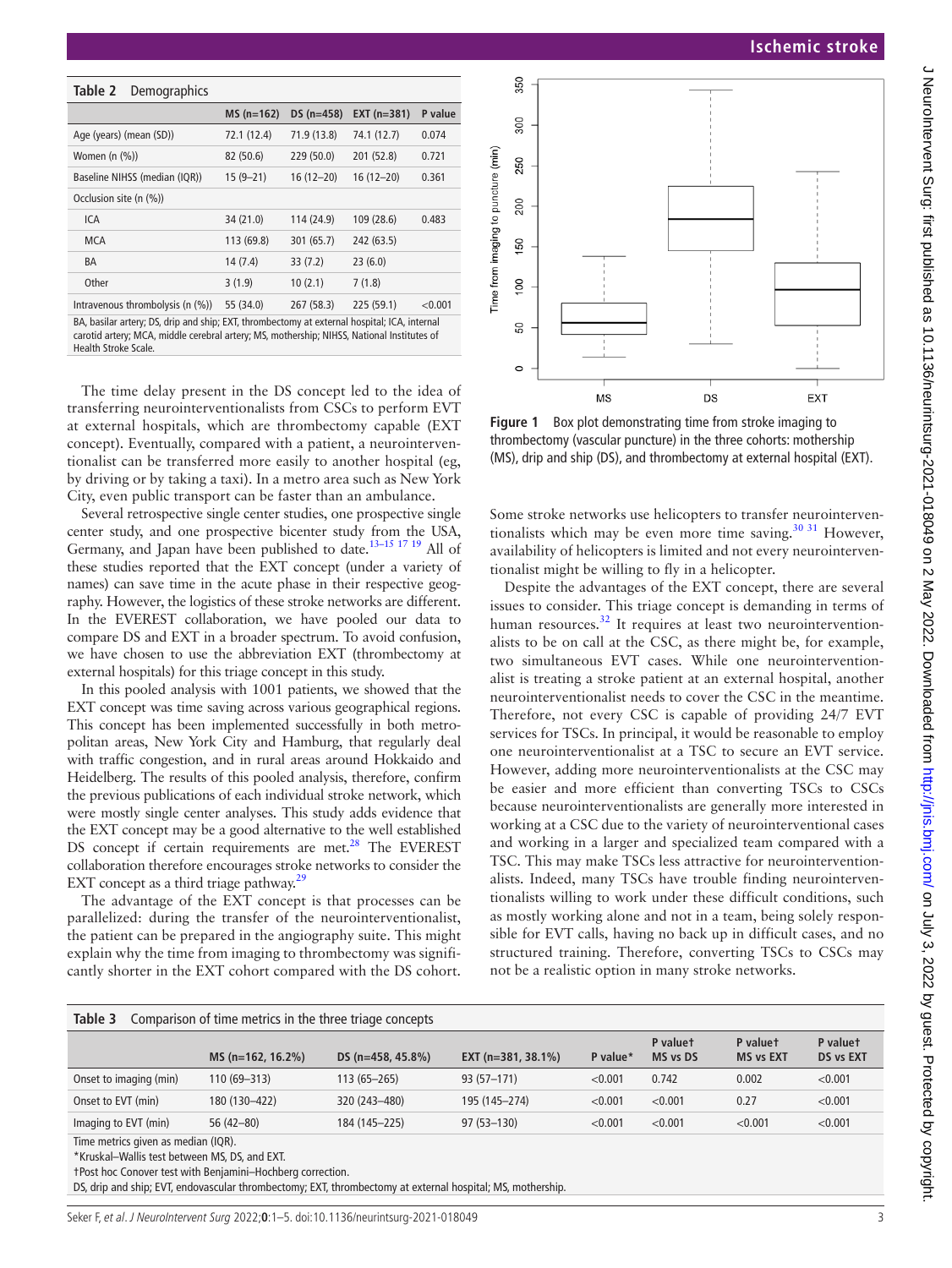Further concerns have been raised regarding the EXT concept.[12 28](#page-4-1) Not every primary stroke center is qualified to be a TSC. We agree that TSCs need to be adequately equipped and staffed. It is not enough that TSCs are capable of performing EVT, but they need to be excellent, as correctly pointed out by Mack *et al* in the editor's column of *JNIS*. [28](#page-4-10) Physicians performing EVT procedures at TSCs need to have sufficient neurointerventional training. Since the EXT concept is a team effort and relies not only on neurointerventionalists, but neurologists, anesthesiologists, nurses, and radiographers at these external hospitals also need to be trained to optimize the workflow. Furthermore, quality of care at TSCs needs to be adequately monitored.

Recent papers may have created the impression that there is an agenda of converting as many primary stroke centers as possible to TSCs and performing EVT at TSCs rather than at CSCs.<sup>[12](#page-4-1)</sup> We would like to point out that this is not our intention. Offering EVT services at external hospitals is demanding in many ways, as explained above. EVT should only be performed at TSCs, if reasonable. This decision should be left to the discretion of the neurointerventional team and not be decided by hospital administrations or governmental institutions.

The strengths of this patient level pooled analysis are the large number of patients and its real world application. The main limitations of this study are its observational design and data selection from single centers. It cannot be excluded that structural advantages or disadvantages in certain regions may have influenced the results. Also, there might be selection bias, as patients were not selected consecutively. Each stroke network participating in this pooled analysis has published studies on the EXT concept with different study sizes. Hence the number of patients in this pooled analysis was not balanced among the stroke networks as this was not an a priori planned multicenter trial. For example, one of the four stroke networks provided about 40% of the data. Also, the time periods in which the patients were included might have varied. Therefore, some stroke networks might be underrepresented, which might have led to bias. The idea behind the DS concept is to reduce the time from onset to imaging for patients in rural areas. In our study, however, onset to imaging time was longer in DS compared with MS and EXT. This might be due to various reasons, such as geographical or logistical circumstances. Also, intravenous thrombolysis was less frequently given in the MS group (ie, the number of patients with contraindications for thrombolysis was presumably higher in this group). A possible explanation is that in these cases, emergency medical services may have decided to bypass primary stroke centers and go directly to the next CSC. Interestingly, the results of the recent RACECAT trial suggested that patients with certain prehospital clinical criteria bypass a primary stroke center if the next CSC is less than 30min driving distance from the primary stroke center.<sup>[33](#page-4-14)</sup>

## **CONCLUSION**

This pooled analysis adds evidence that performing thrombectomy in external hospitals (EXT concept) can save time compared with the drip and ship concept in both rural and metropolitan areas across various geographical regions.

**Twitter** Jacob R Morey [@moreyjr917](https://twitter.com/moreyjr917) and Jens Fiehler [@Fie0815](https://twitter.com/Fie0815)

**Contributors** All authors made substantial contributions to the conception, design, data acquisition, data analysis, and data interpretation. FS drafted the manuscript and all other authors revised it critically and made substantial contributions. MAM acted as the guarantor. All authors approved the final version to be published. They agreed to be accountable for all aspects of the work in ensuring that questions related to the accuracy or integrity of any part of the manuscript are appropriately investigated and resolved.

**Funding** Two studies included in this collaborative pooled analysis were funded by Stryker.

**Map disclaimer** The inclusion of any map (including the depiction of any boundaries therein), or of any geographic or locational reference, does not imply the expression of any opinion whatsoever on the part of BMJ concerning the legal status of any country, territory, jurisdiction or area or of its authorities. Any such expression remains solely that of the relevant source and is not endorsed by BMJ. Maps are provided without any warranty of any kind, either express or implied.

**Competing interests** FS: research support from Stryker and member of the editorial board of JNIS. JF: research support from German Ministry of Science and Education (BMBF), German Ministry of Economy and Innovation (BMWi), German Research Foundation (DFG), European Union (EU), Hamburgische Investitionsund Förderbank (IFB), Medtronic, Microvention, Philips, and Stryker; consultant for Acandis, Boehringer Ingelheim, Cerenovus, Covidien, Evasc Neurovascular, MD Clinicals, Medtronic, Medina, Microvention, Penumbra, Route92, Stryker, and Transverse Medical; and member of the editorial board of JNIS. MAM: unrelated: board membership of Codman; consultancy for Medtronic, MicroVention, and Stryker; grants/grants pending from Balt, and MicroVention (money paid to the institution); payment for lectures including service on speakers bureaus for Medtronic, MicroVention, and Stryker. MB: (all unrelated): research support from Stryker, European Union, DFG, Hopp Foundation, Novartis, and Siemens; consultancy for Vascular Dynamics, Boehringer, and BBraun; personal fees from Novartis, Grifols, Merck, TEVA and Bayer.

**Patient consent for publication** Not applicable.

**Ethics approval** This study involves human participants and was approved by Heidelberg University Ethics Committee (S-462/2016). The ethics committee waived informed consent.

**Provenance and peer review** Not commissioned; externally peer reviewed.

**Data availability statement** No data are available.

**Supplemental material** This content has been supplied by the author(s). It has not been vetted by BMJ Publishing Group Limited (BMJ) and may not have been peer-reviewed. Any opinions or recommendations discussed are solely those of the author(s) and are not endorsed by BMJ. BMJ disclaims all liability and responsibility arising from any reliance placed on the content. Where the content includes any translated material, BMJ does not warrant the accuracy and reliability of the translations (including but not limited to local regulations, clinical guidelines, terminology, drug names and drug dosages), and is not responsible for any error and/or omissions arising from translation and adaptation or otherwise.

**Open access** This is an open access article distributed in accordance with the Creative Commons Attribution Non Commercial (CC BY-NC 4.0) license, which permits others to distribute, remix, adapt, build upon this work non-commercially, and license their derivative works on different terms, provided the original work is properly cited, appropriate credit is given, any changes made indicated, and the use is non-commercial. See: [http://creativecommons.org/licenses/by-nc/4.0/.](http://creativecommons.org/licenses/by-nc/4.0/)

#### **ORCID iDs**

Toshiya Osanai <http://orcid.org/0000-0001-5570-1726> Jens Fiehler<http://orcid.org/0000-0001-8533-7478>

#### **REFERENCES**

- <span id="page-3-0"></span>1 Goyal M, Menon BK, van Zwam WH, et al. Endovascular thrombectomy after large-vessel ischaemic stroke: a meta-analysis of individual patient data from five randomised trials. [Lancet](http://dx.doi.org/10.1016/S0140-6736(16)00163-X) 2016;387:1723–31.
- <span id="page-3-1"></span>2 Powers WJ, Rabinstein AA, Ackerson T, et al. Guidelines for the early management of patients with acute ischemic stroke: 2019 update to the 2018 guidelines for the early management of acute ischemic stroke: a guideline for healthcare professionals from the American Heart Association/American [Stroke](http://dx.doi.org/10.1161/STR.0000000000000211) Association. Stroke 2019;50:e344–418.
- <span id="page-3-2"></span>3 Weber R, Bartig D, Krogias C, et al. Letter to the editor: analysis of stroke patient migration for mechanical thrombectomy and changes in neurointerventional center size in Germany. [Neurol Res Pract](http://dx.doi.org/10.1186/s42466-021-00131-2) 2021;3:32.
- <span id="page-3-3"></span>4 Aguiar de Sousa D, von Martial R, Abilleira S, et al. Access to and delivery of acute ischaemic stroke treatments: a survey of national scientific societies and stroke experts in 44 European countries. [Eur Stroke J](http://dx.doi.org/10.1177/2396987318786023) 2019;4:13–28.
- <span id="page-3-4"></span>5 Jauch EC, Schwamm LH, Panagos PD, et al. Recommendations for regional stroke destination plans in rural, suburban, and urban communities from the prehospital stroke system of care consensus conference: a consensus statement from the American Academy of Neurology, American Heart Association/American Stroke Association, American Society of Neuroradiology, National Association of EMS Physicians, National Association of State EMS Officials, Society of NeuroInterventional Surgery, and Society of Vascular and Interventional Neurology: endorsed by the Neurocritical Care Society. [Stroke](http://dx.doi.org/10.1161/STROKEAHA.120.033228) 2021;52:e133–52.